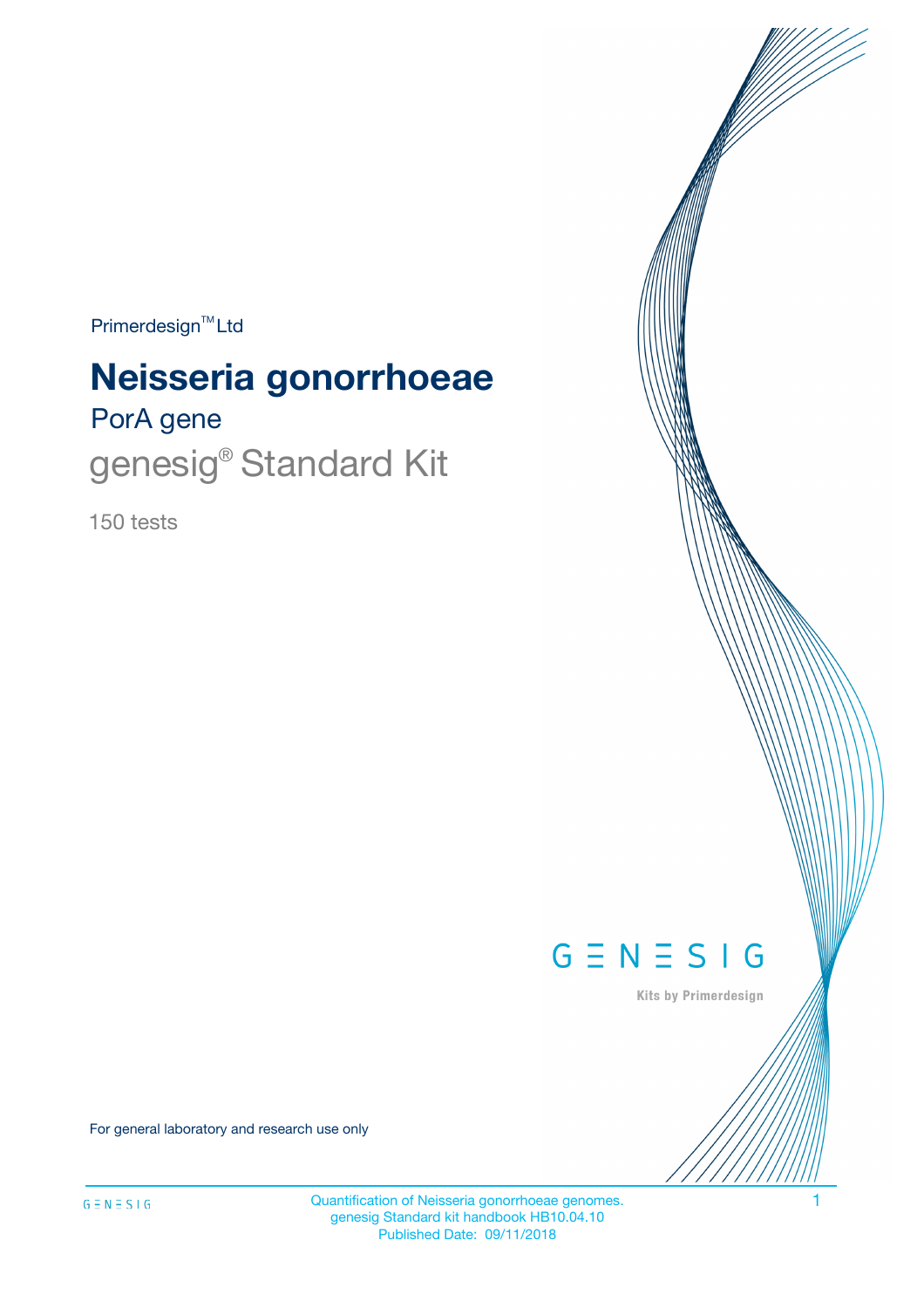### Introduction to Neisseria gonorrhoeae

Neisseria gonorrhoeae is a Gram-negative coccus of the Neisseria genus. This bacterium has a spherical shape with diameter of 0.6-1μm and is usually seen in pairs infecting human cells. The species has a circular DNA genome of approximately 1Mbp encoding over 2000 genes. The fimbriae of this bacterium are several micrometers in length and are essential for host cell adhesion. N. gonorrhoeae is capable of motility via fimbriae extension, adhesion and contraction.

N. gonorrhoeae is transmitted by sexual contact and usually causes infection in cells of the mucous membrane of the male urethra or the endocervix and urethra in females. The bacteria attach to the non-ciliated host columnar, epithelial cells and enter the cell by endocytosis, mediated by the major porin protein, Por. The endocytosed vacuoles are transported to the base of the cell where the bacteria are released to replicate at the basement membrane. During infection, polysaccharides are released from the bacteria that stimulate host cell production of tumour necrosis factors that cause an inflammatory response. This inflammation draws neutrophils to the infection site to clear the bacteria by phagocytosis. However, many bacteria can survive within the phagocyte until they are released upon neutrophil cell death. One polysaccharide in particular, lipooligosaccharide (LOS), is also known to cause damage to the mucosal membrane indirectly by promoting the release of proteases within the host cell. There is no vaccine against N. gonorrhoeae infection and antibiotic resistance is beginning to increase. Therefore, treatment is by a course of antibiotics that will be effective against resistant strains and also treat possible co-infection with Chlamydia.

After a 2-3 day incubation period in males, a purulent discharge from the urethra is noticeable as well as the development of dysuria. These symptoms can be seen in around 95% of cases of male infection. Women infected with the bacterium are less likely to be symptomatic, although when symptoms do develop these can be non-specific and can be confused for other infections; these symptoms can include vaginal discharge, dysuria, and abdominal pain. N. gonorhhoeae infections can cause complications when the bacterium enters the blood or other cells. Complications in males caused by the infection can result in prostatitis or orchitis if the bacteria spread. In females, invasion of the fallopian tubes or ovaries can result in salpingitis or ovaritis respectively, with any of these infections possibly resulting in sterility.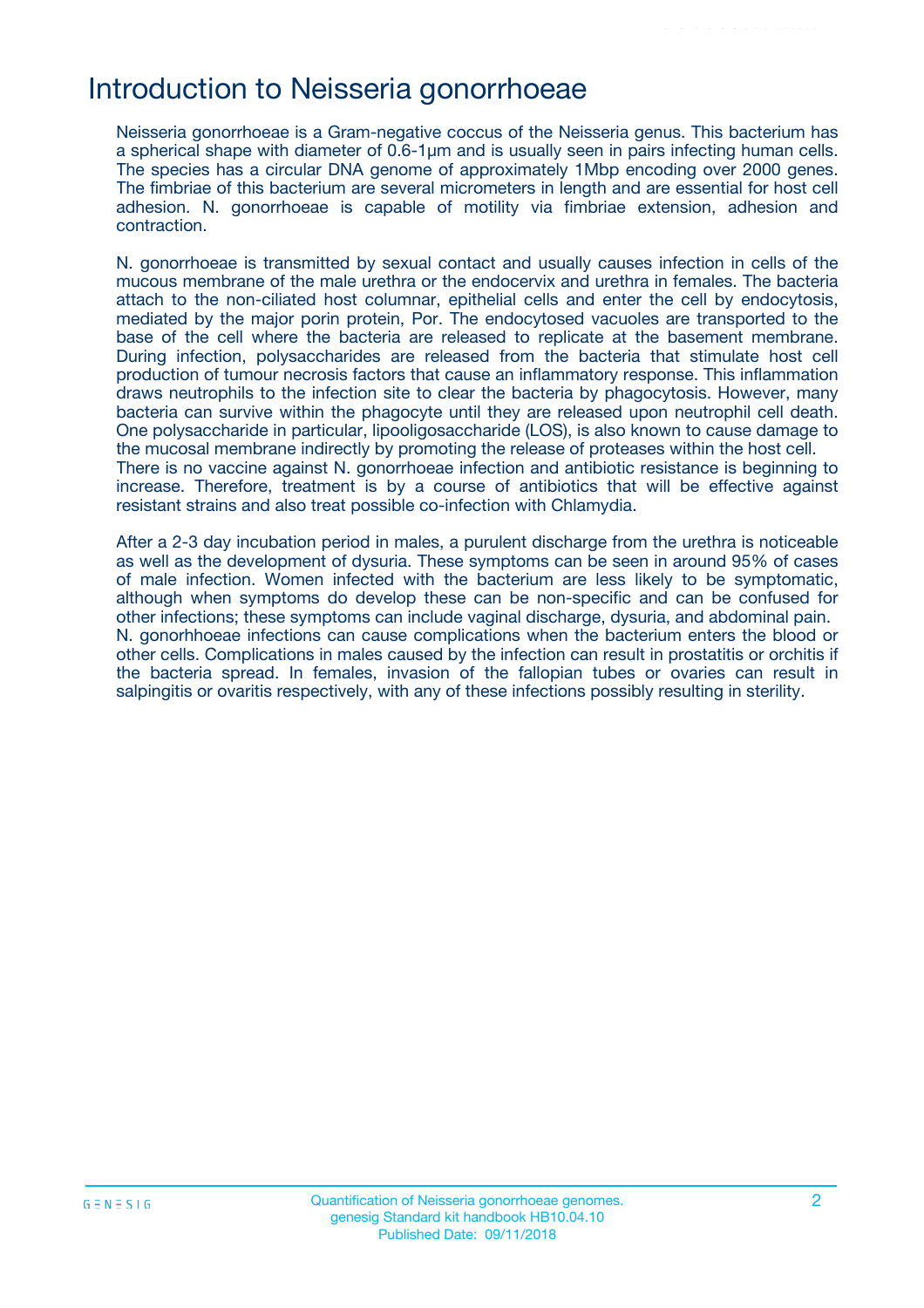

The Primerdesign genesig Kit for Neisseria gonorrhoeae (N.gonorrhoeae) genomes is designed for the in vitro quantification of N.gonorrhoeae genomes. The kit is designed to have a broad detection profile. Specifically, the primers represent 100% homology with over 95% of the NCBI database reference sequences available at the time of design.

The dynamics of genetic variation means that new sequence information may become available after the initial design. Primerdesign periodically reviews the detection profiles of our kits and when required releases new versions.

The primers have 100% homology with all N.gonorrhoeae sequences in the phylogenic tree below and over 95% of reference sequences contained in the NCBI database. The primers have a low homology to the closely related Neisseria meningitides and will not detect on this strain.

If you require further information, or have a specific question about the detection profile of this kit then please send an e.mail to enquiry@primerdesign.co.uk and our bioinformatics team will answer your question.

Fig.1 Neisseria Gonorrhoeae PorA Sequences detected

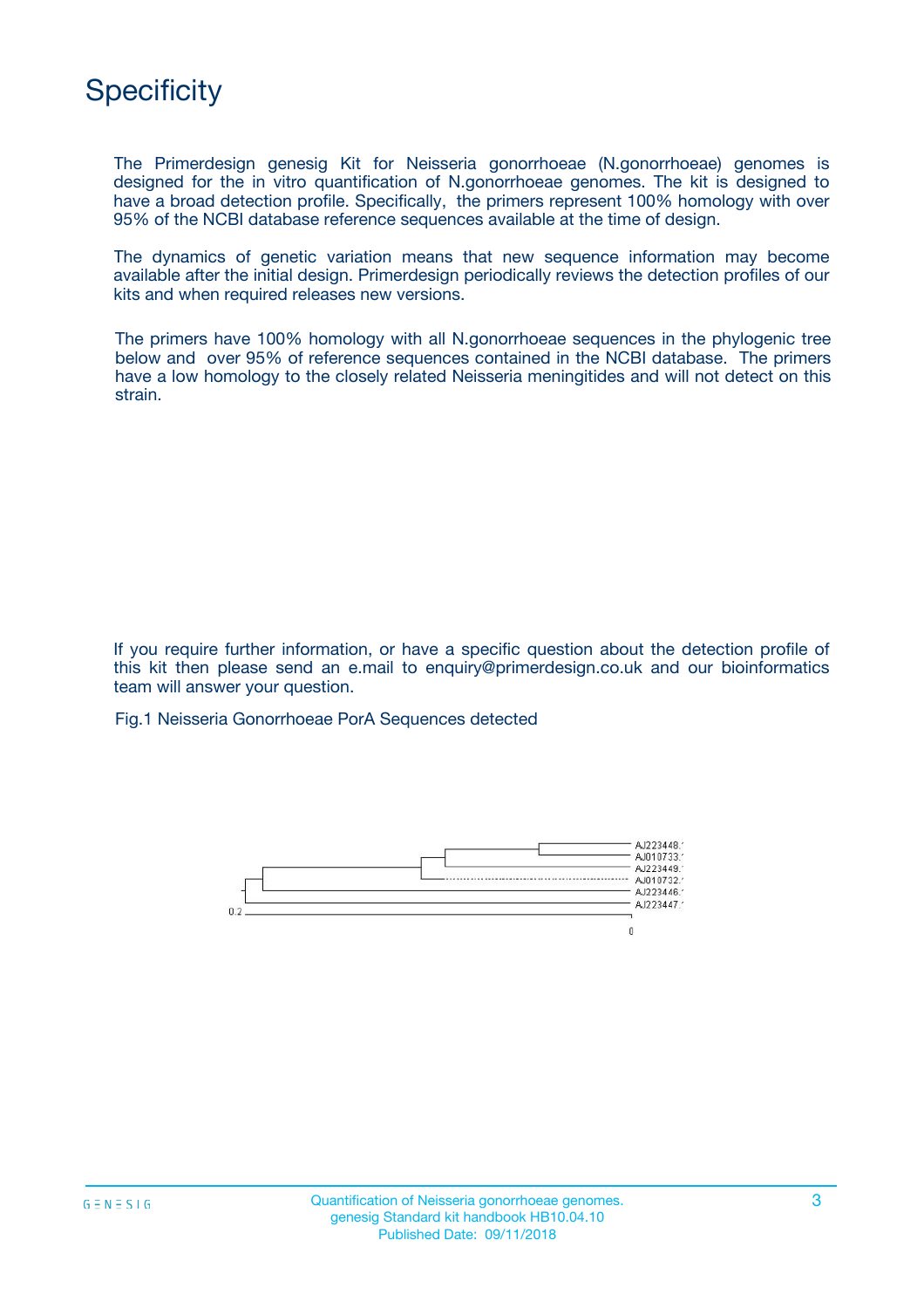## Kit contents

- **N.gonorrhoeae specific primer/probe mix (150 reactions BROWN)** FAM labelled
- **N.gonorrhoeae positive control template (for Standard curve RED)**
- **RNase/DNase free water (WHITE)** for resuspension of primer/probe mixes
- **Template preparation buffer (YELLOW)** for resuspension of positive control template and standard curve preparation

## Reagents and equipment to be supplied by the user

#### **Real-time PCR Instrument**

#### **Extraction kit**

This kit is recommended for use with genesig Easy DNA/RNA extraction kit. However, it is designed to work well with all processes that yield high quality RNA and DNA with minimal PCR inhibitors.

#### **oasig**TM **lyophilised or Precision**®**PLUS 2X qPCR Master Mix**

This kit is intended for use with oasig or PrecisionPLUS2X qPCR Master Mix.

**Pipettors and Tips**

**Vortex and centrifuge**

**Thin walled 1.5 ml PCR reaction tubes**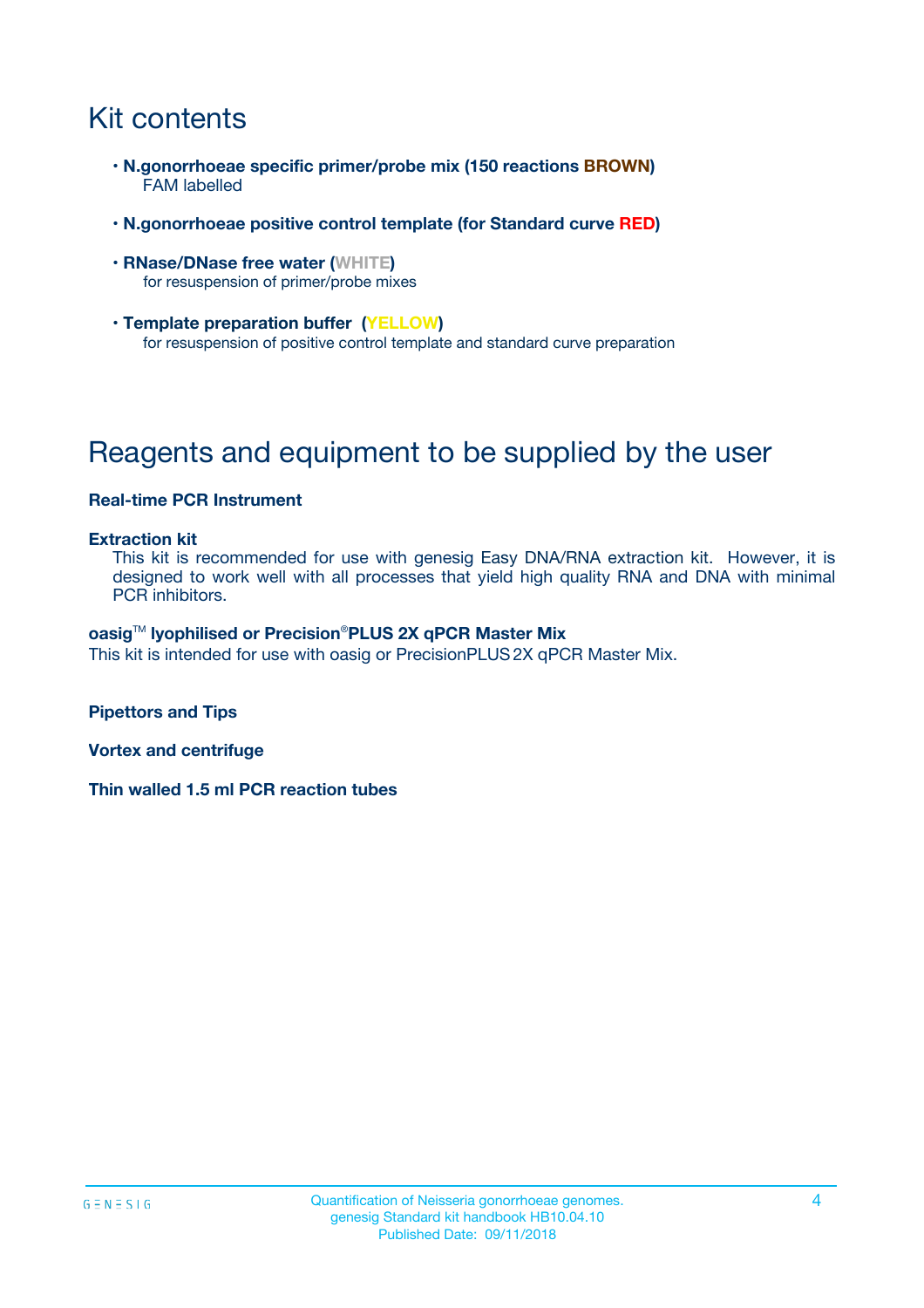### Kit storage and stability

This kit is stable at room temperature but should be stored at -20ºC on arrival. Once the lyophilised components have been resuspended they should not be exposed to temperatures above -20°C for longer than 30 minutes at a time and unnecessary repeated freeze/thawing should be avoided. The kit is stable for six months from the date of resuspension under these circumstances.

If a standard curve dilution series is prepared this can be stored frozen for an extended period. If you see any degradation in this serial dilution a fresh standard curve can be prepared from the positive control.

Primerdesign does not recommend using the kit after the expiry date stated on the pack.

### Suitable sample material

All kinds of sample material suited for PCR amplification can be used. Please ensure the samples are suitable in terms of purity, concentration, and DNA integrity. Always run at least one negative control with the samples. To prepare a negative-control, replace the template DNA sample with RNase/DNase free water.

### Dynamic range of test

Under optimal PCR conditions genesig N.gonorrhoeae detection kits have very high priming efficiencies of >95% and can detect less than 100 copies of target template.

### Notices and disclaimers

This product is developed, designed and sold for research purposes only. It is not intended for human diagnostic or drug purposes or to be administered to humans unless clearly expressed for that purpose by the Food and Drug Administration in the USA or the appropriate regulatory authorities in the country of use. During the warranty period Primerdesign genesig detection kits allow precise and reproducible data recovery combined with excellent sensitivity. For data obtained by violation to the general GLP guidelines and the manufacturer's recommendations the right to claim under guarantee is expired. PCR is a proprietary technology covered by several US and foreign patents. These patents are owned by Roche Molecular Systems Inc. and have been sub-licensed by PE Corporation in certain fields. Depending on your specific application you may need a license from Roche or PE to practice PCR. Additional information on purchasing licenses to practice the PCR process may be obtained by contacting the Director of Licensing at Roche Molecular Systems, 1145 Atlantic Avenue, Alameda, CA 94501 or Applied Biosystems business group of the Applera Corporation, 850 Lincoln Centre Drive, Foster City, CA 94404. In addition, the 5' nuclease assay and other homogeneous amplification methods used in connection with the PCR process may be covered by U.S. Patents 5,210,015 and 5,487,972, owned by Roche Molecular Systems, Inc, and by U.S. Patent 5,538,848, owned by The Perkin-Elmer Corporation.

### Trademarks

Primerdesign™ is a trademark of Primerdesign Ltd.

genesig $^\circledR$  is a registered trademark of Primerdesign Ltd.

The PCR process is covered by US Patents 4,683,195, and 4,683,202 and foreign equivalents owned by Hoffmann-La Roche AG. BI, ABI PRISM® GeneAmp® and MicroAmp® are registered trademarks of the Applera Genomics (Applied Biosystems Corporation). BIOMEK® is a registered trademark of Beckman Instruments, Inc.; iCycler™ is a registered trademark of Bio-Rad Laboratories, Rotor-Gene is a trademark of Corbett Research. LightCycler™ is a registered trademark of the Idaho Technology Inc. GeneAmp®, TaqMan® and AmpliTaqGold® are registered trademarks of Roche Molecular Systems, Inc., The purchase of the Primerdesign reagents cannot be construed as an authorization or implicit license to practice PCR under any patents held by Hoffmann-LaRoche Inc.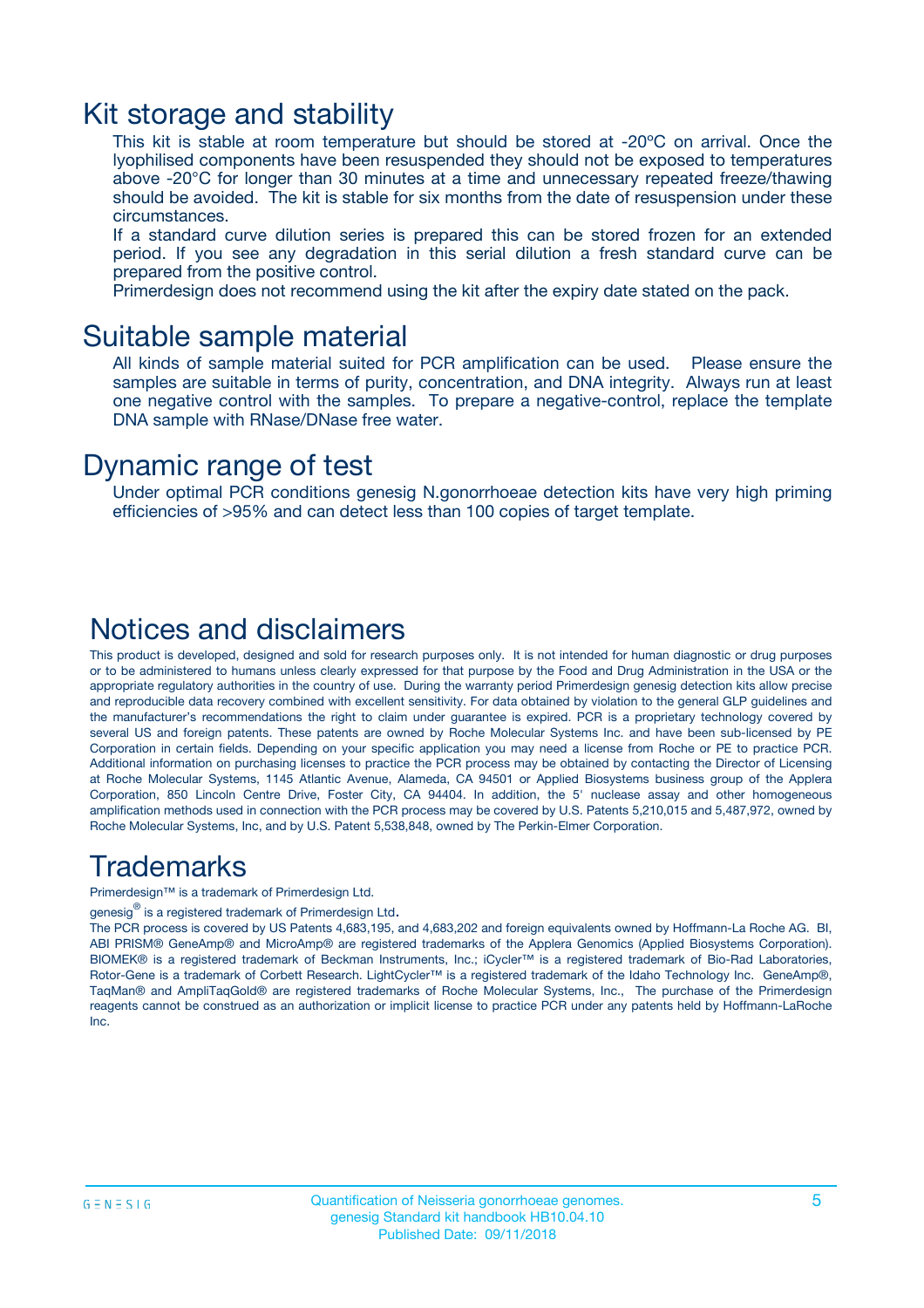## Principles of the test

#### **Real-time PCR**

A N.gonorrhoeae specific primer and probe mix is provided and this can be detected through the FAM channel.

The primer and probe mix provided exploits the so-called TaqMan® principle. During PCR amplification, forward and reverse primers hybridize to the N.gonorrhoeae DNA. A fluorogenic probe is included in the same reaction mixture which consists of a DNA probe labeled with a 5`-dye and a 3`-quencher. During PCR amplification, the probe is cleaved and the reporter dye and quencher are separated. The resulting increase in fluorescence can be detected on a range of qPCR platforms.

#### **Positive control**

For copy number determination and as a positive control for the PCR set up, the kit contains a positive control template. This can be used to generate a standard curve of N.gonorrhoeae copy number / Cq value. Alternatively the positive control can be used at a single dilution where full quantitative analysis of the samples is not required. Each time the kit is used, at least one positive control reaction must be included in the run. A positive result indicates that the primers and probes for detecting the target N.gonorrhoeae gene worked properly in that particular experimental scenario. If a negative result is obtained the test results are invalid and must be repeated. Care should be taken to ensure that the positive control does not contaminate any other kit component which would lead to false-positive results. This can be achieved by handling this component in a Post PCR environment. Care should also be taken to avoid cross-contamination of other samples when adding the positive control to the run. This can be avoided by sealing all other samples and negative controls before pipetting the positive control into the positive control well.

#### **Negative control**

To validate any positive findings a negative control reaction should be included every time the kit is used. For this reaction the RNase/DNase free water should be used instead of template. A negative result indicates that the reagents have not become contaminated while setting up the run.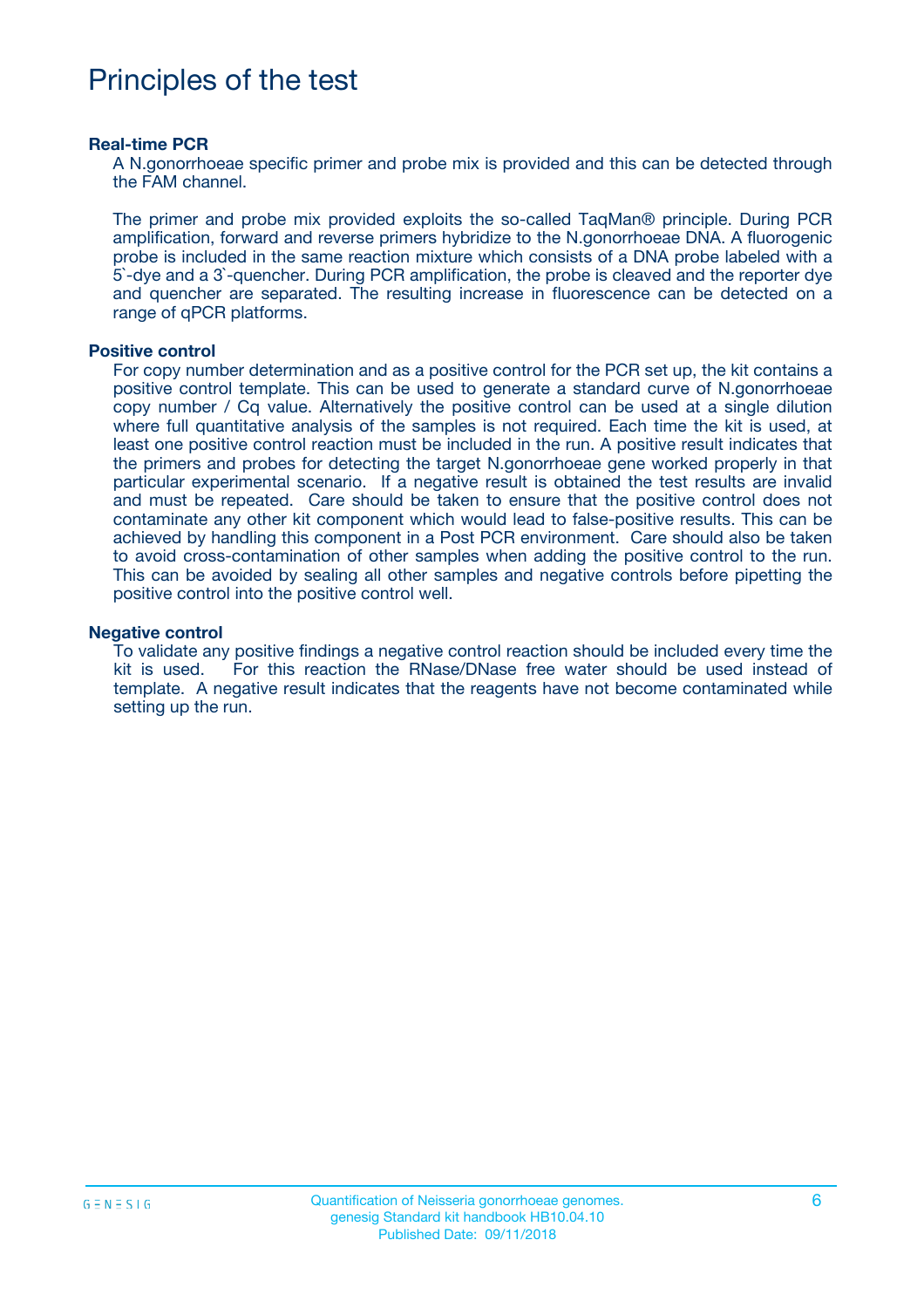## Resuspension protocol

To minimize the risk of contamination with foreign DNA, we recommend that all pipetting be performed in a PCR clean environment. Ideally this would be a designated PCR lab or PCR cabinet. Filter tips are recommended for all pipetting steps.

#### **1. Pulse-spin each tube in a centrifuge before opening.**

This will ensure lyophilised primer and probe mix is in the base of the tube and is not spilt upon opening the tube.

**2. Resuspend the kit components in the RNase/DNase free water supplied, according to the table below.**

To ensure complete resuspension, vortex each tube thoroughly.

| Component - resuspend in water         | Volume |
|----------------------------------------|--------|
| <b>Pre-PCR pack</b>                    |        |
| N.gonorrhoeae primer/probe mix (BROWN) | 165 ul |

**3. Resuspend the positive control template in the template preparation buffer supplied, according to the table below:**

To ensure complete resuspension, vortex the tube thoroughly.

| Component - resuspend in template preparation buffer | lVolume' |
|------------------------------------------------------|----------|
| <b>Post-PCR heat-sealed foil</b>                     |          |
| N.gonorrhoeae Positive Control Template (RED) *      | 500 µl   |

\* This component contains high copy number template and is a VERY significant contamination risk. It must be opened and handled in a separate laboratory environment, away from the other components.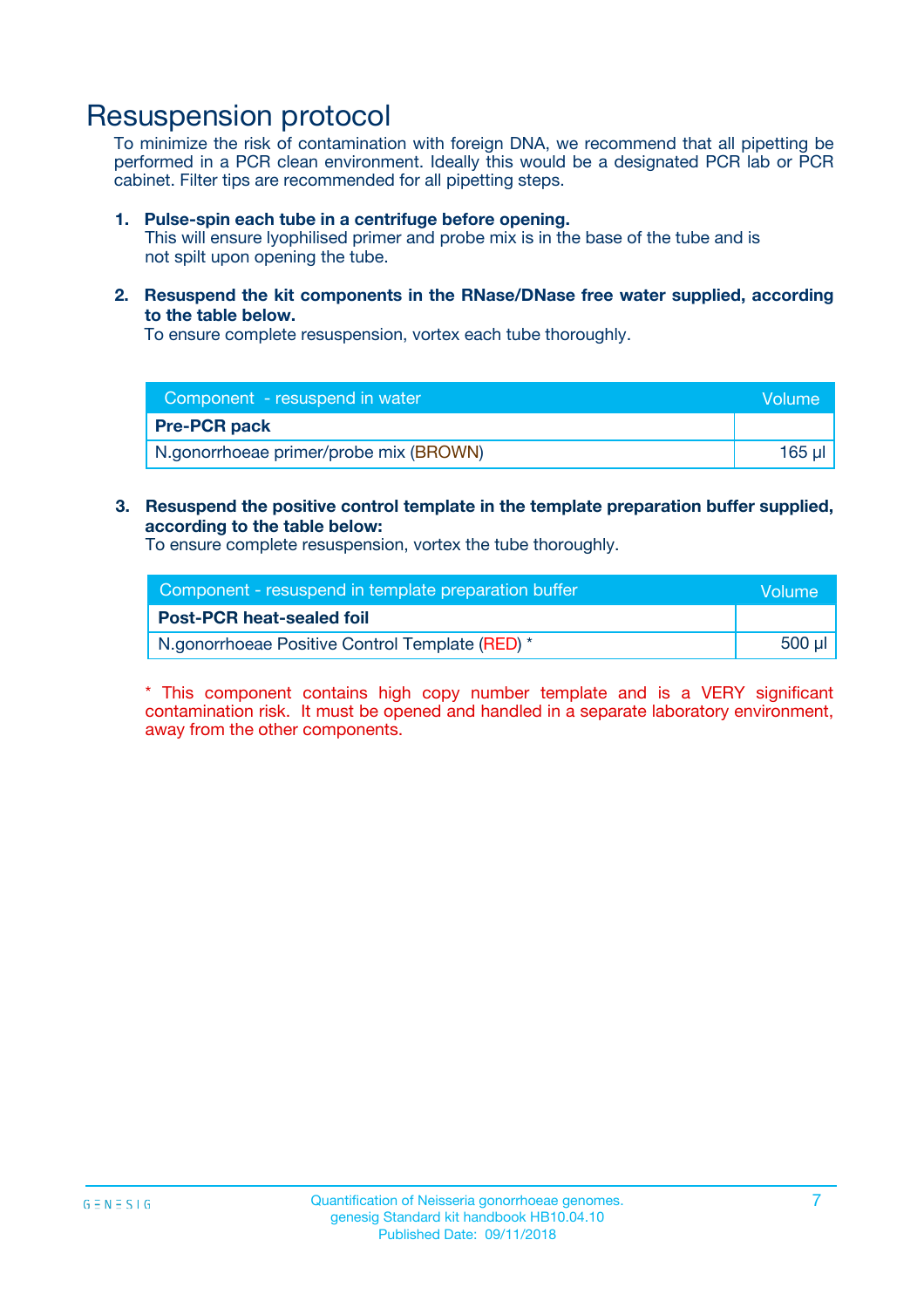## qPCR detection protocol

**1. For each DNA sample prepare a reaction mix according to the table below:** Include sufficient reactions for positive and negative controls.

| Component                                 | Volume   |
|-------------------------------------------|----------|
| oasig or PrecisionPLUS 2X qPCR Master Mix | $10 \mu$ |
| N.gonorrhoeae primer/probe mix (BROWN)    | 1 µl     |
| <b>RNase/DNase free water (WHITE)</b>     | $4 \mu$  |
| <b>Final Volume</b>                       | 15 ul    |

- **2. Pipette 15µl of this mix into each well according to your qPCR experimental plate set up.**
- **3. Prepare DNA templates for each of your samples.**
- **4. Pipette 5µl of DNA template into each well, according to your experimental plate set up.**

For negative control wells use 5µl of RNase/DNase free water. The final volume in each well is 20µl.

**5. If a standard curve is included for quantitative analysis, prepare a reaction mix according to the table below:**

| Component                                 | Volume     |
|-------------------------------------------|------------|
| oasig or PrecisionPLUS 2X qPCR Master Mix | 10 µl      |
| N.gonorrhoeae primer/probe mix (BROWN)    | 1 µI       |
| <b>RNase/DNase free water (WHITE)</b>     | $4 \mu$    |
| <b>Final Volume</b>                       | $15$ $\mu$ |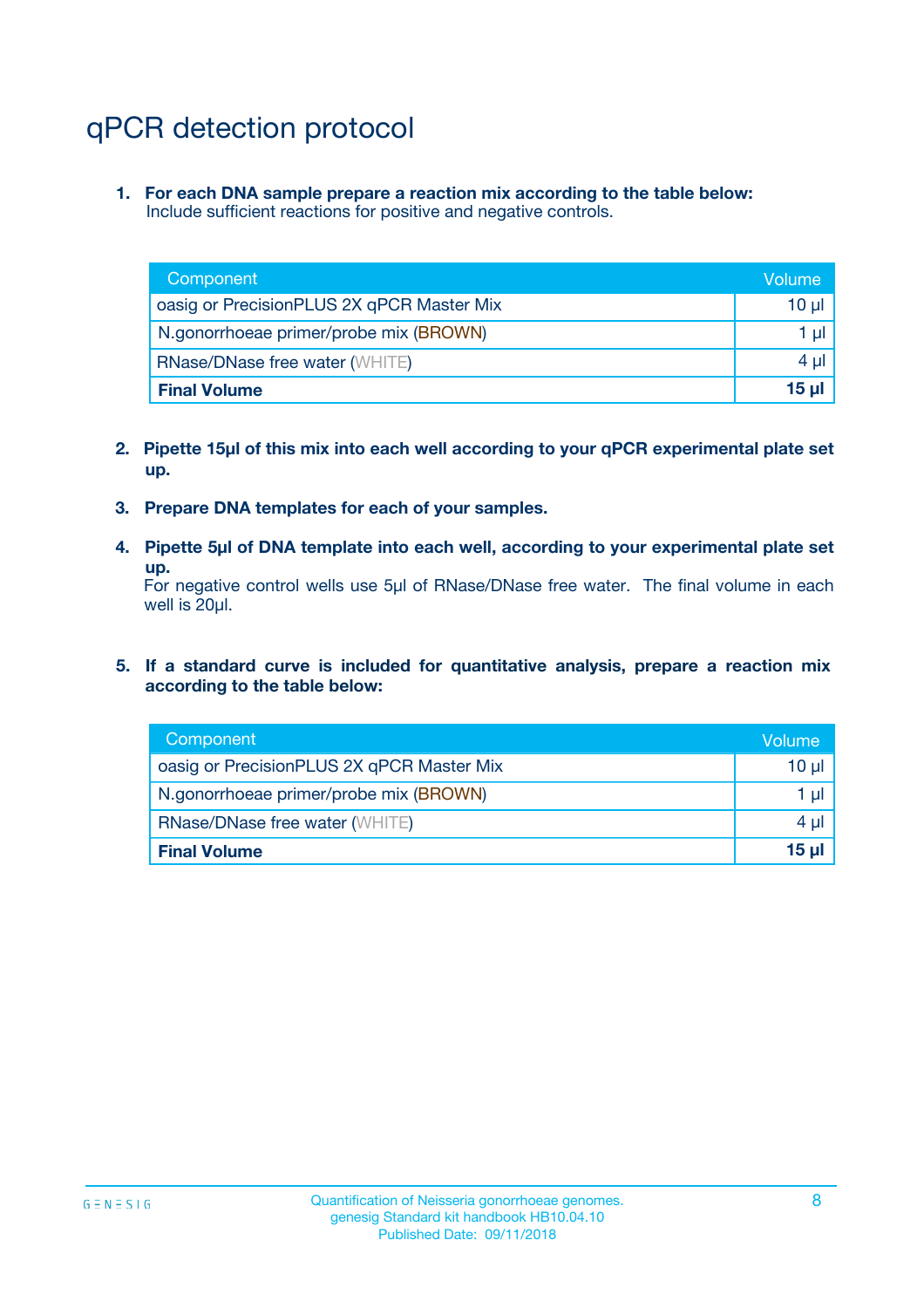### **6. Preparation of a standard curve dilution series.**

- 1) Pipette 90µl of template preparation buffer into 5 tubes and label 2-6
- 2) Pipette 10µl of Positive Control Template (RED) into tube 2
- 3) Vortex thoroughly
- 4) Change pipette tip and pipette 10µl from tube 2 into tube 3
- 5) Vortex thoroughly

Repeat steps 4 and 5 to complete the dilution series

| <b>Standard Curve</b>         | <b>Copy Number</b>     |
|-------------------------------|------------------------|
| Tube 1 Positive control (RED) | $2 \times 10^5$ per µl |
| Tube 2                        | $2 \times 10^4$ per µl |
| Tube 3                        | $2 \times 10^3$ per µl |
| Tube 4                        | $2 \times 10^2$ per µl |
| Tube 5                        | 20 per µl              |
| Tube 6                        | 2 per ul               |

7. Pipette 5µl of standard template into each well for the standard curve according to your experimental plate set up.

The final volume in each well is 20µl.

## qPCR amplification protocol

Amplification conditions using oasig or PrecisionPLUS2X qPCR Master Mix.

|             | <b>Step</b>       | <b>Time</b>     | <b>Temp</b>    |
|-------------|-------------------|-----------------|----------------|
|             | Enzyme activation | 2 min           | $95^{\circ}$ C |
| Cycling x50 | Denaturation      | 10 <sub>s</sub> | 95 $°C$        |
|             | DATA COLLECTION * | 60 s            | 60 °C          |

\* Fluorogenic data should be collected during this step through the FAM channel